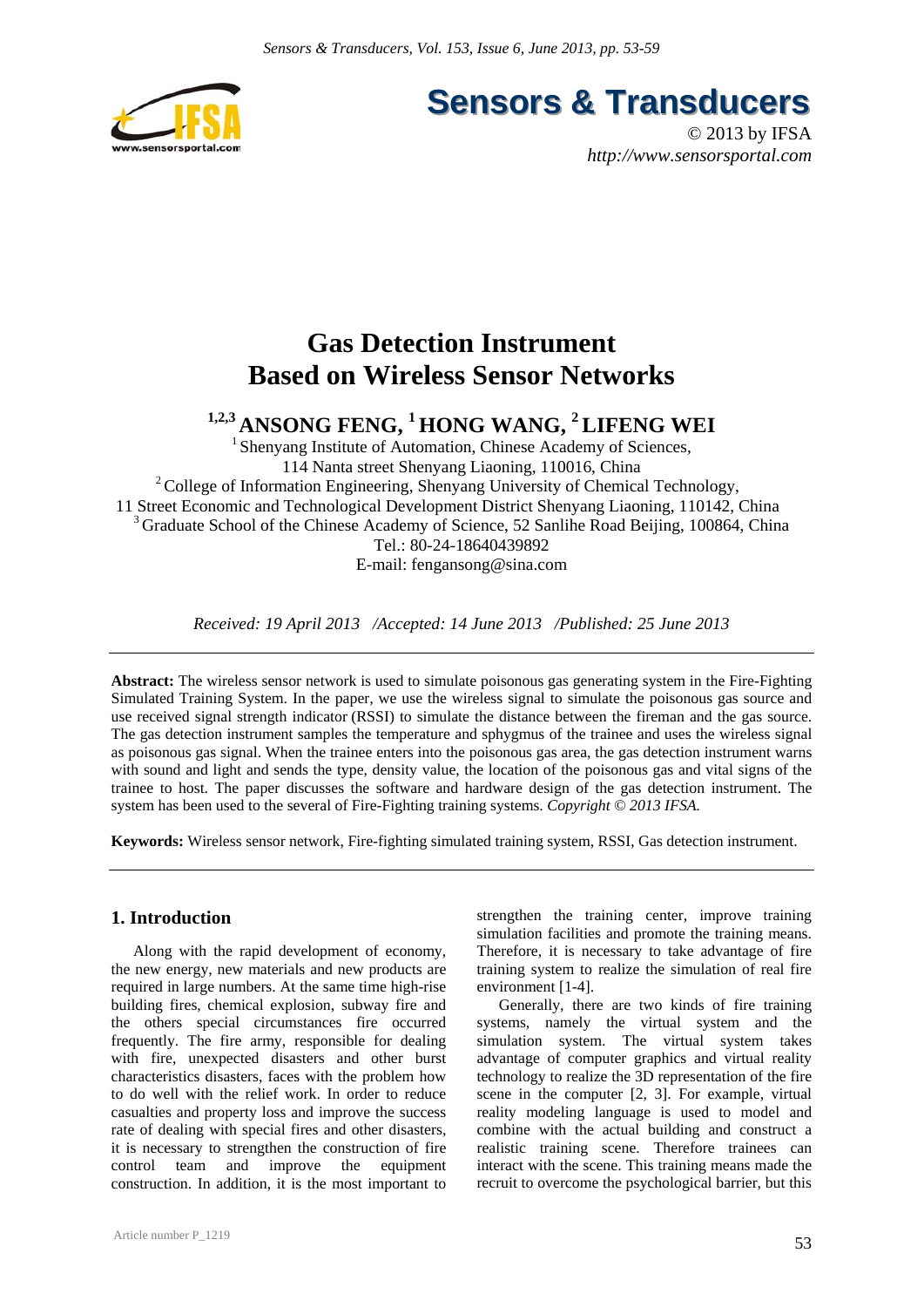method is different from the actual fire scene. For example, the fireman deals with the fires in movement, facing with all kinds of the poisonous gas. This method don't simulate the fire scene overall. The simulation system, a real simulation of the fire scene, provides a more personal feeling closed to the fire scene to trainees [4]. Therefore, trainees are able to be familiar with the fire scene and realize adaptation of psychological aspect and perception.

The simulated indoor training system for firefighters has been used practically at present [4]. But in practical simulated training system, the real poisonous gas isn't used due to safety. It is important to design the simulated poisonous gas system and use it in the simulated training system. The training system can't simulate the poisonous gas at present. According to the requirement of the fire simulated training system, this paper proposed the method to simulate poisonous gas.

According to the technology requirement of the fire training system, the simulated system has to realize several functions. Firstly, it is necessary to simulate the poisonous gas and test the gas treatment response of the fire-fighter. The scope of poisonous gas has to be considered to make sure that when the fireman enters into a certain area, the system can warn with sound and light. Secondly, in order to realize the test of the response of the fire-fighter, the fire-fighter's identity has to be accessed automatically. Finally realizes the on-line monitor of the fire-fighter's vital signs that includes the sphygmus measurement and the temperature detection. Therefore, the design can prevent any unexpected circumstances and other dangerous situations from appearing during the training.

Wireless sensor network (WSN) technology has been used for fire-fighting rescue and mine rescue [5-11]. The paper selects the Wireless sensor network to simulate the poisonous gas producing. The system is composed of the gas detection instrument, the poisonous gas generator, gateway and the software of command management.

The paper uses the wireless signal to simulate the poisonous gas source and use received signal strength indicator (RSSI) to simulate the distance between the fireman and the gas source. The poisonous gas generator sends the wireless signal data packet that includes ID, warning density value and type of the source poisonous gas and simulates the poisonous gas circumstances. The gas detection instrument that has individual ID detects the wireless signal, receives the data of the poisonous gas source, samples the temperature and sphygmus of the trainee and sends the poisonous gas and vital signs to the host by the gateway [12, 13]. The gas detection instrument detects the RSSI of the wireless signal and judge if the trainee enters into the poisonous gas area. The RSSI value varies inversely as the square of the distance [14-17]. The poisonous gas generator sets up the threshold value of the poisonous gas. It expresses that the trainee enters into the poisonous gas area when the RSSI value that is detected by the gas detection instrument is higher than the setting value. But the consistent function relation between RSSI and the distance is difficult to obtain due to different environments. The value of the relation between RSSI and the distance is set up dynamically by gateway according to the actual circumstance. The sphygmus and the body temperature are collected by the wrist sensor that is connected to the poisonous gas detection instrument. With small LCD, the poisonous gas detection instrument shows the poisonous gas information. It also contains several function buttons. The poisonous gas detection instrument is mobile node and is installed into the trainer.

The gas detection instrument is kernel instrument in the system. The paper discusses the design of the poisonous gas detection instrument.

## **2. The Hardware Design of the Gas Detection Instrument**

The hardware of the instrument is composed of the power supply circuit, LCD display circuit, the sound and light warning circuit, key circuit, detecting temperature circuit, detecting sphygmus circuit and main control circuit. Its circuit is shown in Fig. 1.



**Fig. 1.** The hardware diagram of the instrument.

## **2.1. The Power Supply Circuit**

The supply voltage of the instrument is 3.3 V. Four 7# charge batteries is serially linked to produce 5 V. A low power positive-voltage regulator (AS1117) is selected to transfer 5 V into 3.3 V. Its circuit is shown as Fig. 2.

## **2.2. Main Control Circuit**

The main control circuit completes the control function. It includes the detecting poisonous gas, ID identity system, the detecting temperature and sphygmus, management and maintenance. The CC2430 is selected as the core CPU. It is a true System-on-Chip (SoC) solution specifically tailored for IEEE 802.15.4 and ZigBee<sup>TM</sup> applications. It enables ZigBee™ nodes to be built with very low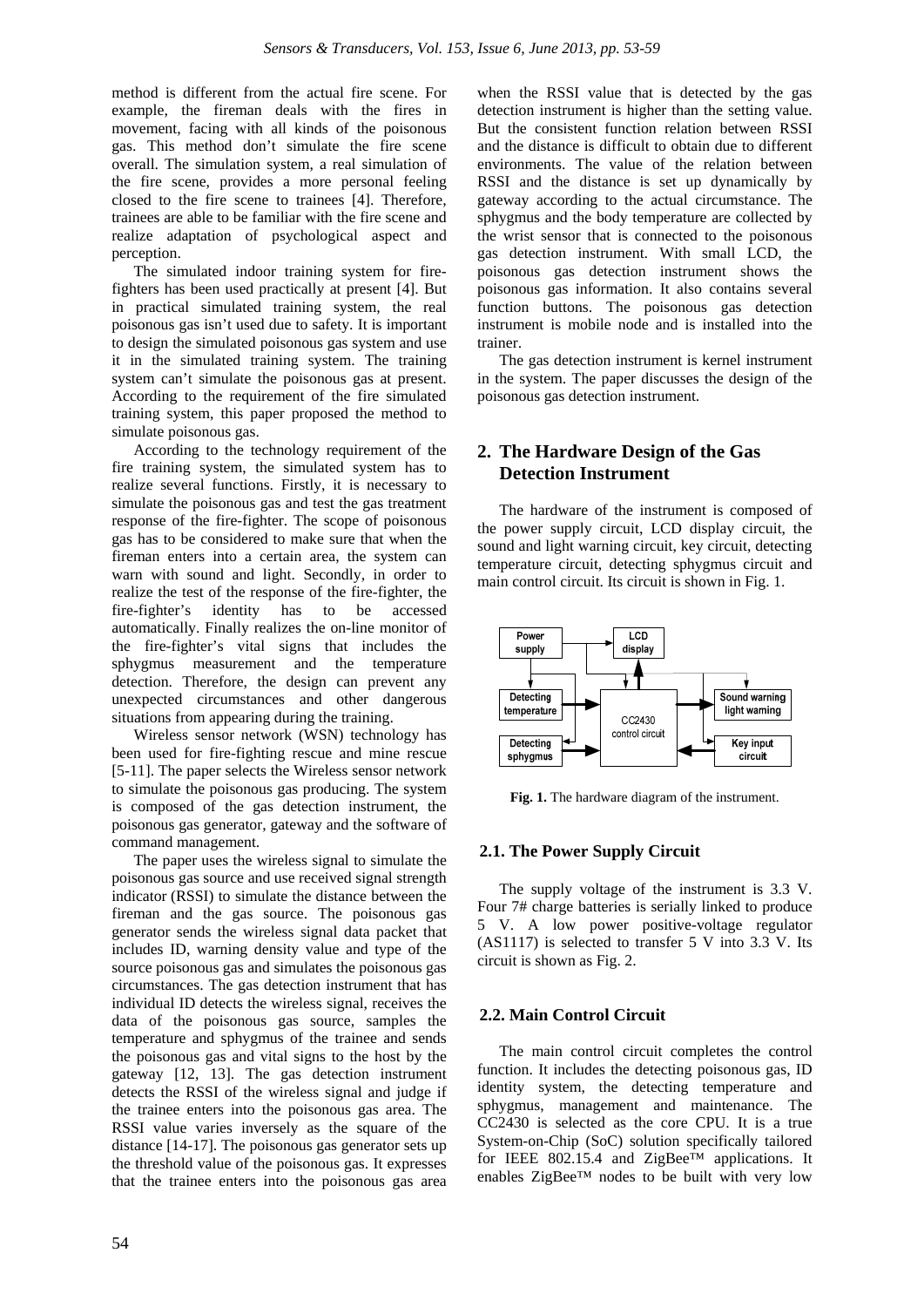total costs. The CC2430 combines the excellent performance of the leading CC2420 RF transceiver with an industry-standard enhanced 8051 MCU, 32/64/128 KB flash memory, 8 KB RAM and many other powerful features. In this paper, RF transceiver is used to complete to detect poisonous gas and ID identity functions, the enhanced 8051 MCU is used to complete detecting temperature and sphygmus and management and maintenance.



**Fig. 2.** The circuit of the power supply.

## **2.3. LCD Display and Sound and Light Warning Circuit**

LCD displays the ID, temperature and sphygmus of the trainer, the type and density and location of poisonous gas when the trainee enters into the poisonous gas area.

LED and Buzzer form the sound and light warning circuit. When the trainee enters into the poisonous gas area, the LED is lighted on and buzzer warns. The sound and light warning circuit is shown as Fig. 3.



**Fig. 3.** Warning circuit.

### **2.4. Key Input Circuit**

The key input circuit consists of three keys. They are defined as Setup key, Add key, Enter key. The key input circuit is used to set up the ID of system and change the displaying interface. When the trainee enters into the poisonous gas location, the trainee presses the Enter key and expresses to detect the poison gas message. The circuit is shown as Fig. 4.



**Fig. 4.** The key circuit.

## **2.5. Detecting Temperature and Sphymgus Circuit**

The circuit is used to detect the temperature and sphygmus of trainee.

The DS18B20 is used to detect the temperature. The DS18B20 communicates over a 1-Wire bus for communication with a central microprocessor.

The sphygmus sensor is used to detect the sphygmus of trainer. This type of sensor is specially used to detect the moving people and its output doesn't be disturbed by the movement. When the heart beats once, the output of the sensor produces the pulse signal. The number of sphygmus is computed by detecting the time between the twice pulse signal.

## **3. The Software Design of the Gas Detection Instrument**

The software design of the instrument accomplishes the all function of system. Its diagram is shown as Fig. 5.

#### **3.1. Initialization**

Initialization accomplishes the clock initialization, I/O initialization, timer initialization, configure initialization, LCD initialization and ADC initialization. Its diagram is shown as Fig. 6.

1. The CC2430 has one internal system clock. The source for the system clock can be either a 16 MHz high-frequency RC oscillator or a 32 MHz crystal oscillator. Clock control is performed using the CLKCON SFR register described. In RF function, a 32 MHz crystal oscillator need be selected. In the clock initialization, a 32 MHz crystal oscillator is configured to use.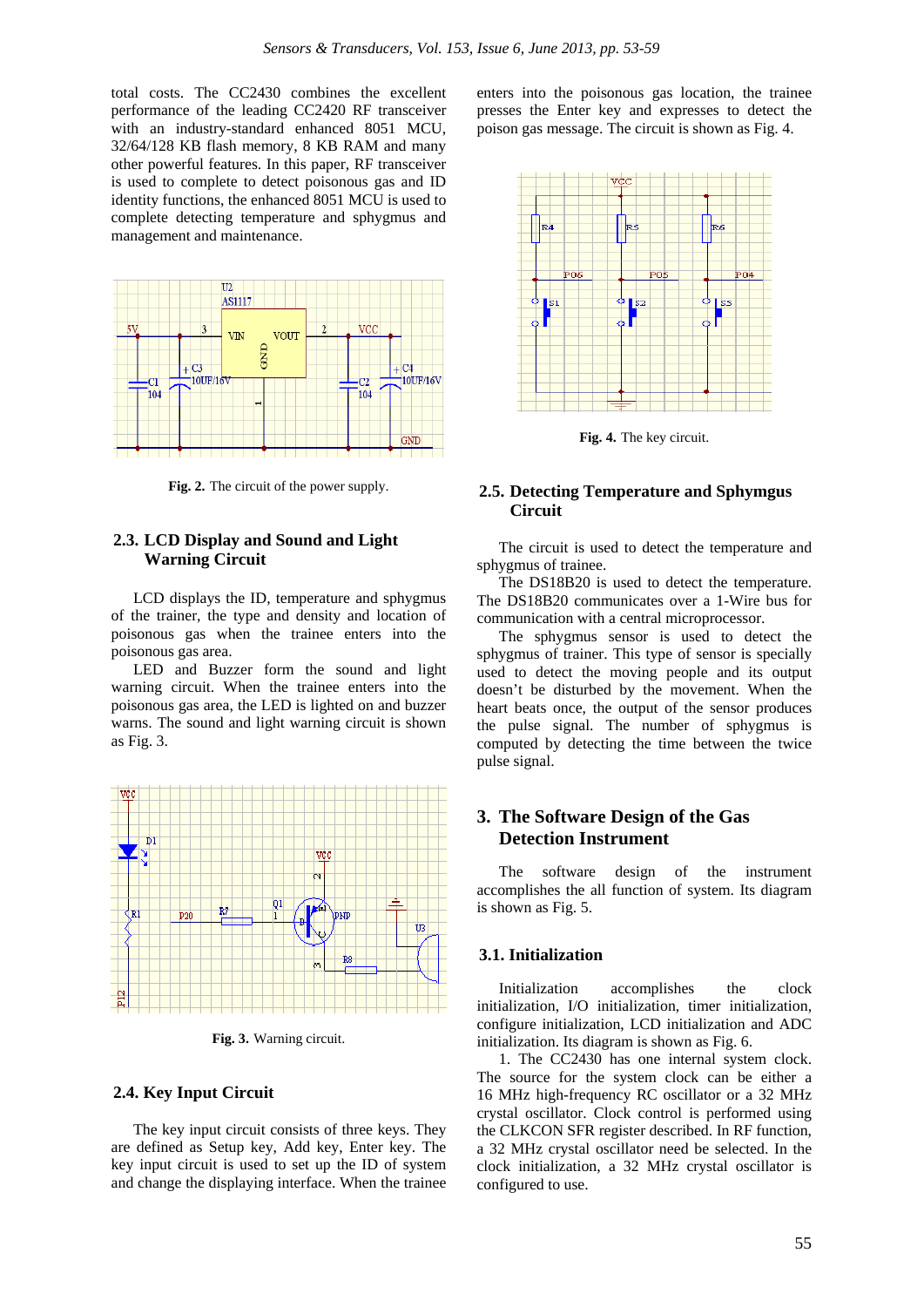

**Fig. 5.** The software diagram of the instrument.



**Fig. 6.** The diagram of initialization.

2. In the I/O initialization, the using port is configured as input or output or peripheral I/O.

3. In this paper, the value of temperature is sampled per one second. The timer1 is used to accomplish 1 second timing.

4. In the configure initialization, read the configured value from the EEPROM and set up the ID of instrument, Max/Minimum warning temperature value and Max/Minimum warning sphygmus value.

5. LCD initialization accomplishes the LCD register configure.

6. In the ADC initialization, configure the VDD/3 as the ADC input.

#### **3.2. Read the Voltage of Power Supply**

The charge batteries supply the power for the instrument, so the voltage of batteries need be sampled. In CC2430, its ADC can also be input with

a voltage corresponding to VCC/3. This input allows the implementation of a battery monitor. Its diagram is shown as Fig. 7.



**Fig. 7.** The diagram of read the voltage of power supply

In this part, the value of trainee's temperature and sphygmus is read. DS18B20 is selected as the temperature sensor. The sample routine is referred as DS18B20 datasheet and its diagram is shown as Fig. 8.



**Fig. 8.** The diagram of read temperature.

The value of sphygmus is obtained by computing the time between the twice pulse. Its value is filtered. Its value is shown as formula 1.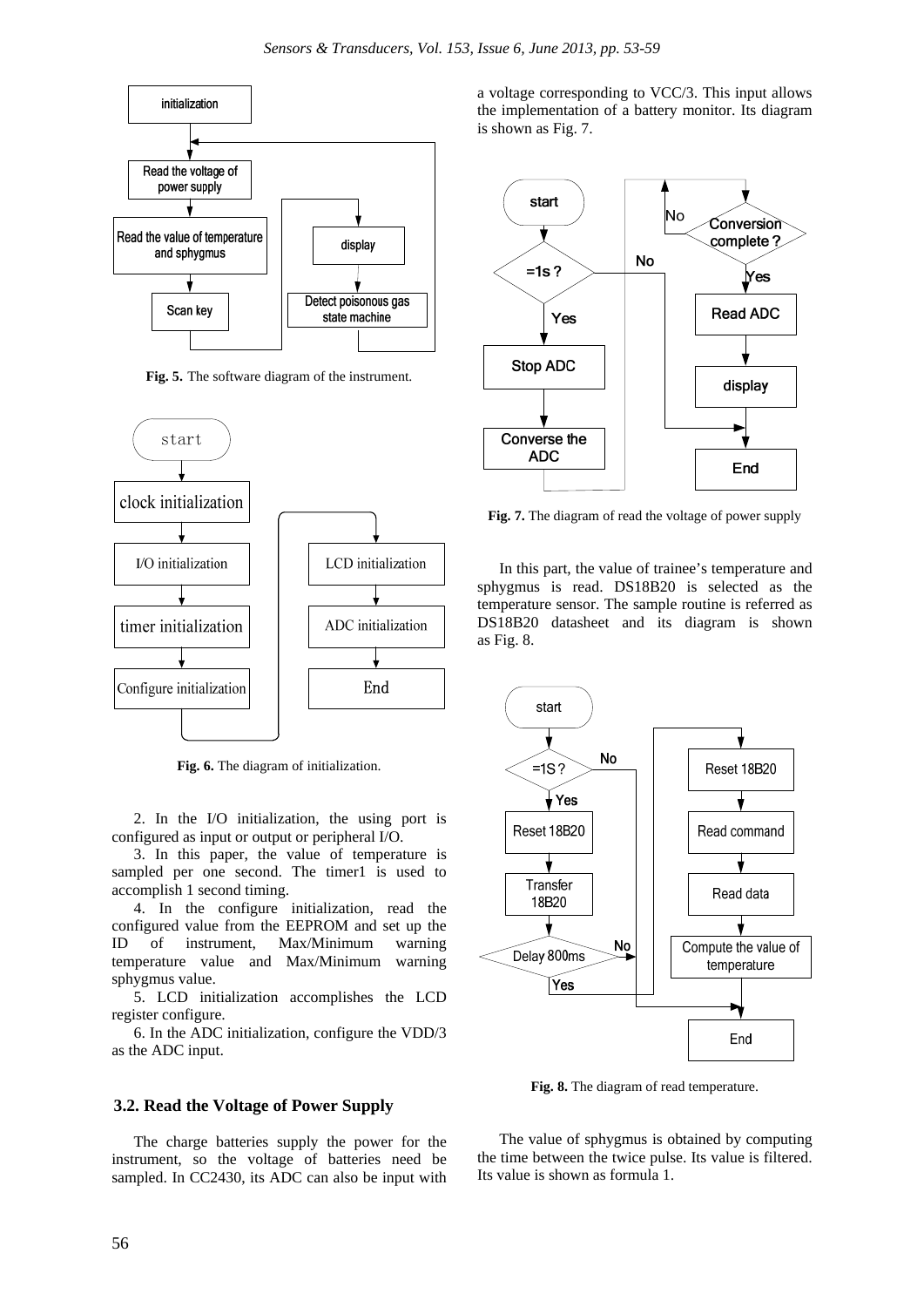$$
C = \sum_{i=0}^{9} C(i)/10, \tag{1}
$$

where  $C$  is the value of sphygmus, the  $C(i)$ expresses the last ten times value.

#### **3.4. Scanning Key Routine**

Scanning key routine scans the key and sets up the state of system. The system has three states. These states display the normal show, ID configure show and the RSSI value show separately. The state is transferred to press the different combination key. Its diagram is Fig. 9. The instrument is normal state after power on. When Pressing the Setup key + Add key + Setup key successively, the instrument is transferred to ID configure state. In the state, press Add key to add the ID of instrument and press Setup key to set up ID of instrument and enter into normal state. In the normal state, press the Setup key  $+$  Enter  $key + Setup key successively, the instrument is$ transferred to the state of displaying RSSI value. In ideal circumstances, the signal received power varies inversely as the square of the distance. But normally, the consistent function relation between RSSI and the distance is difficult to get due to different environments. The dynamic setting depends on the actual circumstance. In the state, the RSSI value of poisonous gas generator is displayed.



**Fig. 9.** The key state diagram.

When the trainee enters into the poisonous gas location, pressing the Enter key expresses that the trainee has entered into the gas area.

### **3.5. Display Routine**

Display routine displays temperature and sphygmus of trainee, the type, density and location of poisonous gas when the trainee enters into the poisonous gas area in the normal state and displays the ID setup interface in the setup ID state and

displays the RSSI value of poisonous gas producing instrument.

#### **3.6. Detect the Poisonous Gas State Machine**

The part is core of software and accomplishes the poisonous gas detecting and communicates with gateway. Its state diagram is shown as Fig. 10. The state machine is composed of four states, namely receive signal state, receive data judge state, send data state and gas detecting state. The four states are discussed.



Fig. 10. The state diagram of detecting the poisonous gas state machine.

1. Receive signal state. In this state, it is ready to receive wireless signal (namely poisonous gas signal). The wireless signal of CC2430 realizes by the DMA mode. Its processing is composed of setup waiting state, setup destination address, setup DMA length, setup DMA channel, setup Radio control state machine and turn on receiving interrupt. After this, it waits for receiving. When receiving the wireless signal, it transfers to receive data judge state.

2. Receive data judge state. Firstly, the source address of the wireless signal is read. If the address is from the poisonous gas generator, the state machine is transferred to Gas detecting state. If the address is from the gateway, the state machine is transferred to Send data state.

3. Gas detecting state. In the state, the instrument receives the signal from the poisonous gas generator. The format of signal is shown as Table 1. If the value of RSSI of wireless signal from the poisonous gas producing instrument is greater than the RSSI threshold (see Table 1), the instrument enters into the poisonous gas location. If the trainee enters firstly, the device warns with sound and light, displaying the type, density, location of poisonous gas on the LCD. At this time, pressing the enter key, the buzzer is turn off and LED is still lighten on. Its diagram is shown as Fig. 11.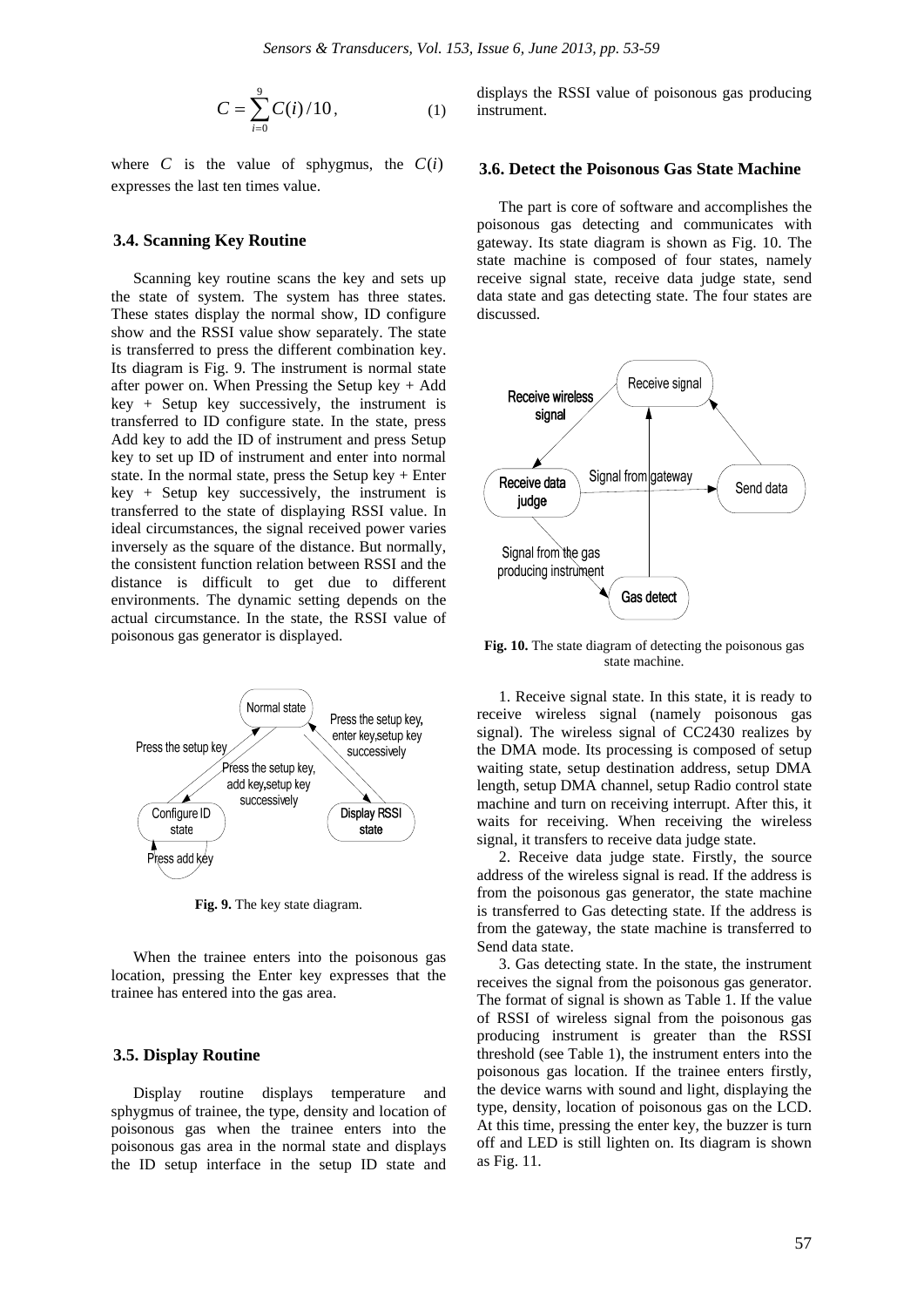**Table 1.** The format of the poisonous gas signal.

| Content        | Length (byte) |
|----------------|---------------|
| 0x12           |               |
| Gas type       |               |
| Gas density    | 4 (float)     |
| RSSI threshold |               |
| Gas location   |               |

4. Send data state. In this state, the instrument transmits its state message to gateway. The format of message is shown as Table 2. The send process of data is composed of setting up destination address, setting up the data length, setting up Radio control state machine and turning on transmit interrupt.



**Fig. 11.** The diagram of detecting the poisonous gas.

**Table 2.** Format of message of instrument.

| Content                | Length (byte) |
|------------------------|---------------|
| 0x22                   |               |
| Value of Sphygmus      |               |
| Value of temperature   | 4 (float)     |
| Voltage value of power |               |
| Gas type               |               |
| Gas location           |               |
| Gas density            | 4 (float)     |
| Warning message        |               |

## **4. Conclusion**

By debugging, the instrument accomplished to detect temperature and sphygmus of trainee and

simulate the poisonous gas. When the trainer enters into the poisonous gas area, the instrument warns with sound and light and sends the type, density value, the location of the poisonous gas and vital signs of the trainer to host. The system was used to the several of fire training systems.

In contrast with the others training system, the system, using the WSN to simulate poisonous gas and monitor the vital signs of the trainer, solved the problem of the simulating the poisonous gas and made the simulated system more similar to the real environment.

We found the entering the poisonous gas area isn't accurate due to the relation of the RSSI and distance. It is the problem to research in the future.

## **Acknowledgements**

This work was supported by Chinese National 863 Project 2011AA040103.

### **References**

- [1]. H. Guo, Z. Li, Preliminary discussion of fire-fighting simulated training system, *Fire Science and Technology,* Vol. 3, Issue 1, 2007, pp. 86-88.
- [2]. S. Smith, D. Trenholme, Rapid prototyping a virtual fire drill environment using computer game technology, *Fire Safety Journal,* Vol. 44, Issue 4, 2009, pp. 559-569.
- [3]. M. Cha, S. Han, J K. Lee, et al., A virtual reality based fire training simulator integrated with fire dynamics data, *Fire Safety Journal,* Vol. 50, Issue 4, 2012, pp. 12-24.
- [4]. L. Lou, Design and Implementation of a Supervision Software System for Fire-Fighting Simulated Training System, *Automation & Information Engineering,* Issue 4, 2007, pp. 22-24.
- [5]. B. Son, Y. Her, J. Kim, A Design and Implementation of Forest-Fires Surveillance System based on Wireless Sensor Networks for South Korea Mountains, *International Journal of Computer Science and Network Security,* Vol. 6, Issue 9B, 2006, pp. 124-130.
- [6]. D. Arnoldo, A. Luis, A. Jorge et al., Wireless Sensor Networks and Fusion Information Methods for Forest Fire Detection, *Procedia Technology,* Vol. 3, 2012, pp. 69-79.
- [7]. K. Sha, W. Shi, O. Watkins, Using Wireless Sensor Networks for Fire Rescue Applications: Requirements and Challenges, in *Proceedings of the Conference on Electro-information Technology,*  7-10 May 2006, pp. 239-244.
- [8]. S. Bhattacharjee, P. Roy, S. Ghosh, et al., Wireless sensor network-based fire detection, alarming, monitoring and prevention system for Bord-and-Pillar coal mines, *Journal of Systems and Software,*  Vol. 85, Issue 3, 2012, pp. 571-581.
- [9]. C. Zhao, X. W. Hai, X. H. Jiang, B. Gao, Coal Mine Environment Monitoring with Wireless Sensor Networks, *International Journal of Advancements in Computing Technology,* Vol. 5, Issue 1, 2013, pp. 505-514.